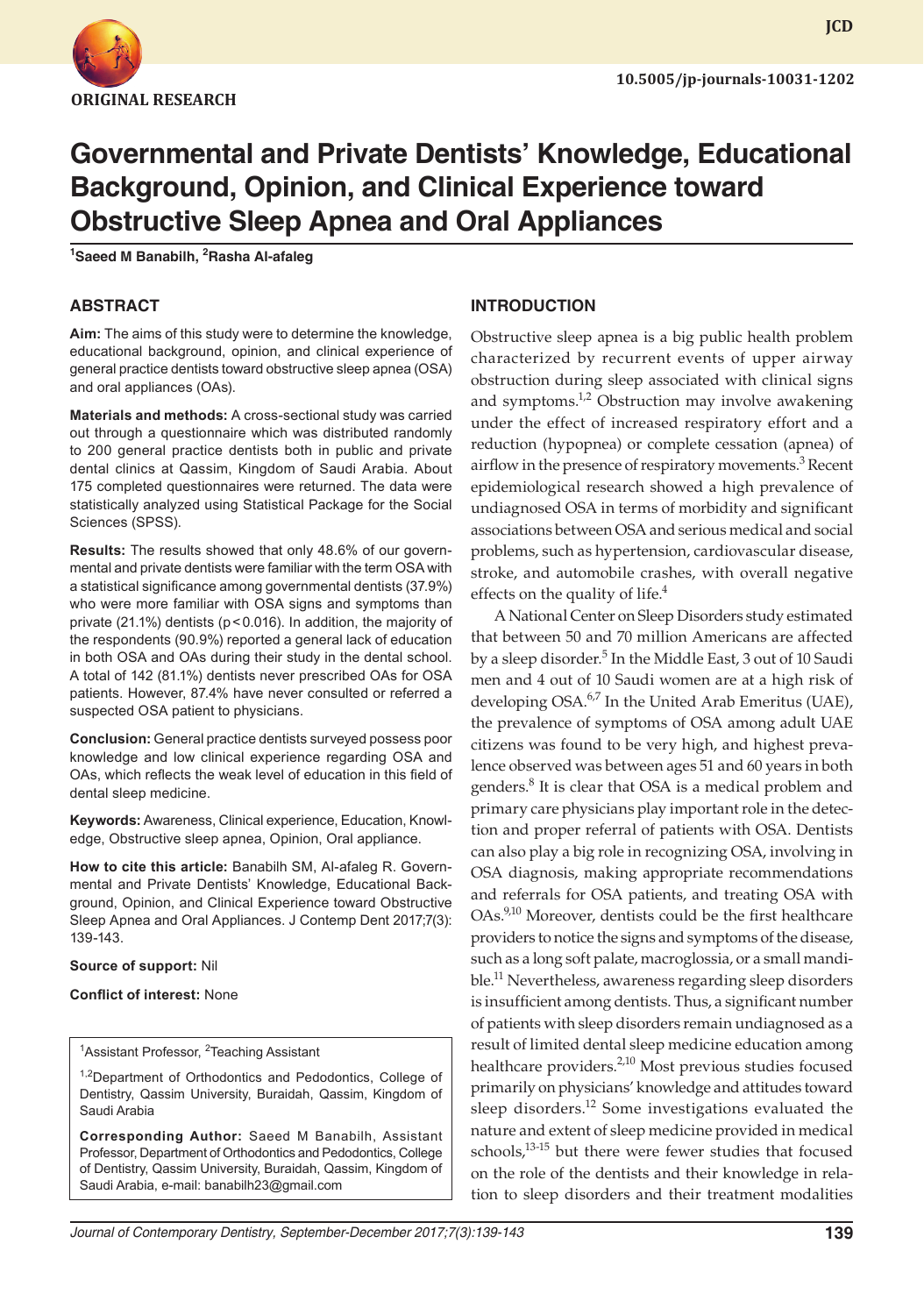especially in Kingdom of Saudi Arabia. Therefore, the aims of this study were to determine knowledge, educational background, opinion, and clinical experience of general practice dentists toward OSA and OAs.

# **materials AND METHODS**

A cross-sectional study through a questionnaire-based survey was conducted among a sample of general practicing dentists both in public and private dental clinics at Qassim Province, Kingdom of Saudi Arabia. Ethical approval and informed consent for carrying out the present study was obtained from the ethical committee at Dental Research Centre (DRC), College of Dentistry, Qassim University. A list of dentists and specialist in Qassim was then obtained from the list of Saudi Commission for Health Specialties database. A random number generator was then used to select 200 dentists from this database. Those dentists who were unable or unwilling to fill the complete questionnaire were excluded. The purpose of the study was explained to each participant, and consent form were obtained prior to the distribution of the study questionnaire. The questionnaires were distributed and collected back again after being completed. The paper-based questionnaire used in the study was an anonymous self-administered pretested structured questionnaire that was developed and validated by Bian.<sup>9</sup> The questionnaire consisted of 21 questions: The first 5 questions comprised items on demographic data: Age, gender, education level, whether they worked in public or private clinics, and years of experience. Some of the questions were designed to assist knowledge and clinical experience of the participants about OSA and OAs, such as "OSA is a potential life-threatening illness"; "For some OSA patients, an oral appliance is an effective treatment"; "Dentists and physicians should cooperate in dealing with OSA"; "Obstructive sleep apnea is a medical problem, but dentists can detect, diagnose, and treat it." Respondents were asked to use a 4-point Likert-type scale (strongly agree to strongly disagree) to answer the opinion on items. Other items asked participants to recall their previous clinical experiences regarding OSA and OAs using the following questions: "How many times have you consulted with physicians for a suspected OSA patient in your practice?", "How many times have you been referred OSA patients by physicians?," and "How many times have you prescribed OAs for OSA patients?" The last three questions evaluated participants' previous knowledge of OSA and OAs, such as "Did you learn about OSA in your dental school?," "Did you attend any postgraduate course about OSA?," and "Would you like to attend OSA course?" Each question offered two response choices:

yes or no. Collected data were analyzed using the SPSS, version 19. The questions were given variable names from Q1 to Q21 of the questionnaire. Then the choices in each question got a numeric value relevant to the corresponding answer of each participant.

Descriptive statistics were performed using frequency count and percentages. The  $\chi^2$  test was performed to determine the difference between the studied groups at the 5% level of significance.

# **RESULTS**

Out of 200 questionnaires distributed, 175 were returned; the response rate was 87.5%. Table 1 shows the sociodemographic and background characteristics of the study sample.

# **Knowledge**

Only 48.6% of our governmental and private dentists were familiar with the term OSA. A statistical significance was found among governmental dentists (37.9%) who were more familiar with OSA signs and symptoms than private  $(21.1\%)$  dentists (p < 0.016). Both governmental and private dentists agree that OSA is a potential life-threatening illness (92.6%); dentists and physicians should deal with OSA (94.3%), and OSA is a medical problem that can be detected, diagnosed, and treated by dentists with no statistically significant difference regarding their agreement (Table 2).

# **Educational Background**

Majority of our dentists (90.9%) did not learn about OSA and OA when they were in dental schools. Similarly, the majority of governmental dentists (81.8%) and private dentists (79.8%) did not attend any course on management of OSA. However, most of them (95.4%) were interested in attending OSA management courses (Table 3).

| <b>Table 1:</b> Distribution of studied cases according to |  |  |  |  |  |  |
|------------------------------------------------------------|--|--|--|--|--|--|
| demographic data                                           |  |  |  |  |  |  |

| Variables             | $n = 175(%)$ |
|-----------------------|--------------|
| Gender                |              |
| Male                  | 104 (59.4)   |
| Female                | 71 (40.6)    |
| Place of work         |              |
| Governmental          | 66 (37.7)    |
| Private               | 109 (62.3)   |
| College of graduation |              |
| Governmental          | 136 (77.7)   |
| Private               | 39(22.3)     |
| <b>Specialty</b>      |              |
| General practitioner  | 142 (81.1)   |
| Specialist            | 33(18.9)     |
|                       |              |

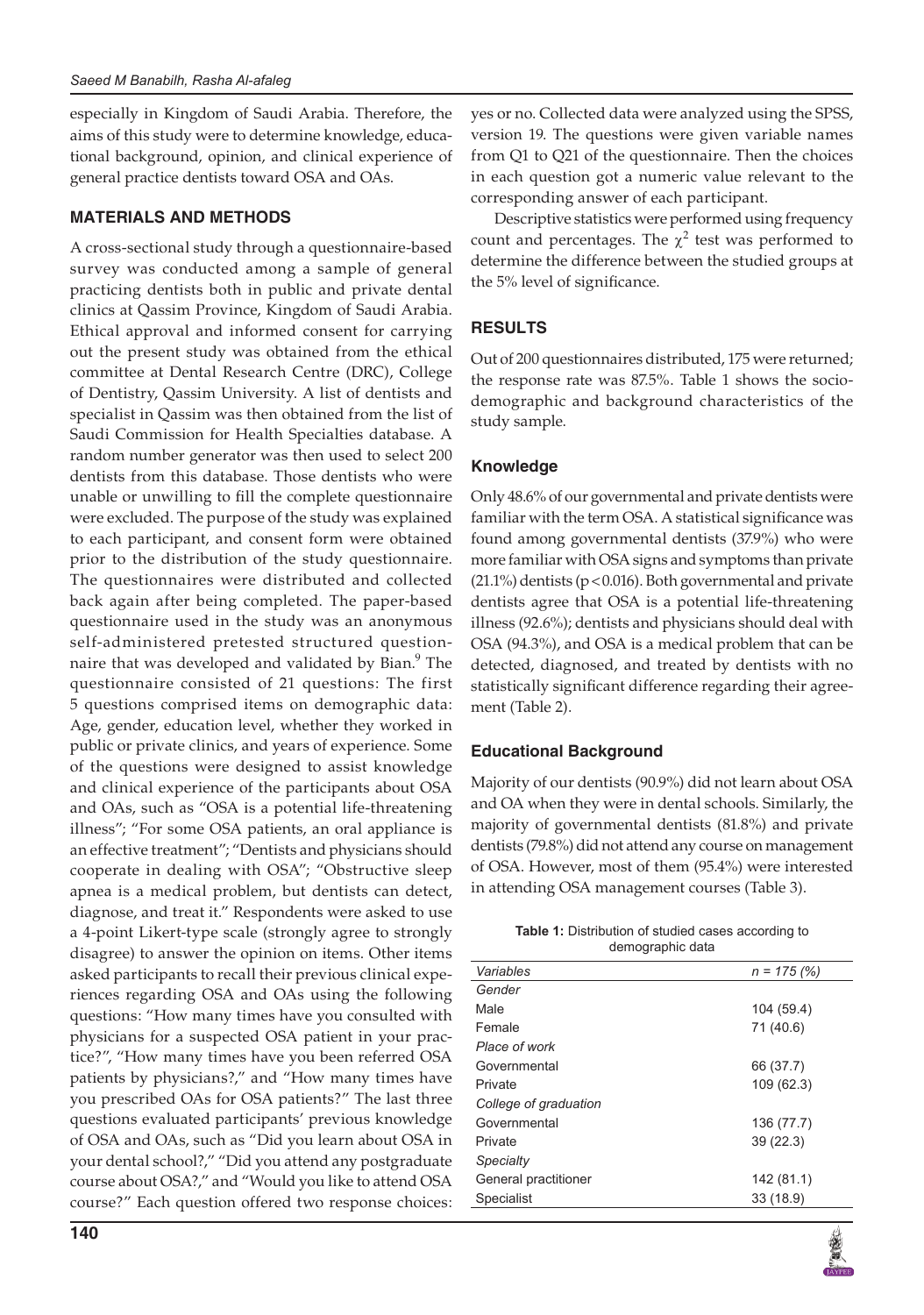**Table 2:** Dentists' knowledge toward sleep apnea

|                                                         |                 | Place of work |            |            |             |
|---------------------------------------------------------|-----------------|---------------|------------|------------|-------------|
|                                                         |                 | Governmental  | Private    | Total      |             |
|                                                         |                 | No (%)        | No (%)     | No (%)     | $\chi^2(p)$ |
| Familiar with the term OSA                              | Yes             | 37(56.1)      | 48 (44.0)  | 85 (48.6)  | 0.123       |
|                                                         | <b>No</b>       | 29 (43.9)     | 61(56.0)   | 90(51.4)   |             |
| Know the common signs and symptoms of OSA               | Yes             | 25(37.9)      | 23(21.1)   | 48 (27.4)  | $0.016*$    |
|                                                         | No              | 41(62.1)      | 86 (78.9)  | 127 (72.6) |             |
| Agree that OSA is a potential life-threatening illness  | Agree           | 58 (87.9)     | 104 (95.4) | 162 (92.6) | 0.065       |
|                                                         | <b>Disagree</b> | 8(12.1)       | 5(4.6)     | 13(7.4)    |             |
| Agree that dentists and physicians should deal with OSA | Agree           | 62 (93.9)     | 103 (94.5) | 165 (94.3) | 0.878       |
|                                                         | <b>Disagree</b> | 4(6.1)        | 6(5.5)     | 10(5.7)    |             |
| Agree that OSA is a medical problem, but dentists can   | Agree           | 52(78.8)      | 85 (78.0)  | 137 (78.3) | 0.9         |
| detect, diagnose, and treat it                          | <b>Disagree</b> | 14(21.2)      | 24(22.0)   | 38 (21.7)  |             |

\*Significant at p<0.05

|                                                                       |     | Place of work |            |            |              |
|-----------------------------------------------------------------------|-----|---------------|------------|------------|--------------|
|                                                                       |     | Governmental  | Private    | Total      |              |
|                                                                       |     | No (%)        | No (%)     | No (%)     | $\chi^2$ (p) |
| Did you learn about OSA and OA when you were in dental school?        | Yes | 5(7.6)        | 11(10.1)   | 16(9.1)    | 0.576        |
|                                                                       | No  | 61(92.4)      | 98 (89.9)  | 159 (90.9) |              |
| Did you attend any courses on the management of sleep apnea or        | Yes | 12(18.2)      | 22 (20.20) | 34 (19.4)  | 0.746        |
| socially disruptive snoring?                                          | No  | 54 (81.8)     | 87 (79.8)  | 141 (80.6) |              |
| Are you interested in attending a course on the dentist's role in the | Yes | 62 (93.9)     | 105 (96.3) | 167 (95.4) | 0.463        |
| management of sleep disorders?                                        | No  | 4(6.1)        | 4(3.7)     | 8(4.6)     |              |

**Table 4:** Dentists' opinion toward sleep apnea

|                                                     |                 | Place of work |           |            |              |
|-----------------------------------------------------|-----------------|---------------|-----------|------------|--------------|
|                                                     |                 | Governmental  | Private   | Total      |              |
|                                                     |                 | No (%)        | No (%)    | No (%)     | $\chi^2$ (p) |
| Do you think that for some OSA patients OAs are an  | Agree           | 35(53.0)      | 77 (70.6) | 112 (64.0) | $0.019*$     |
| effective treatment?                                | <b>Disagree</b> | 31(47.0)      | 32(29.4)  | 63 (36.0)  |              |
| Would you discuss any side-effects of OAs with your | Yes             | 26 (39.4)     | 65 (59.6) | 91(52.0)   | $0.009*$     |
| patient?                                            | No              | 40(60.6)      | 44 (40.4) | 84 (48.0)  |              |

\*Significant at p<0.05

#### **Opinion**

Opinions about OSA showed statistically significant differences between both groups. About 70.6% of private dentists think that for some OSA patients, OAs are an effective treatment, while 53% of governmental dentists believe in that ( $p < 0.019$ ). Most private dentists (59.6%) discuss the side effects of OA with their patients.

On the contrary, the majority of governmental dentists did not discuss that with their patients ( $p < 0.009$ ; Table 4).

#### **Clinical Experience**

Clinical experience variable showed that 76.6% of dentists had infrequently seen patients with chronic snoring or possible OSA. Majority of dentists either governmental or private do nothing for their patients with chronic snoring or OSA. Most dentists did not consult physicians for their

cases. Prescriptions of OAs were only done by 22.7% of governmental dentists and 19.3% of the private dentist, and a small number of governmental and private dentists (9.1 and 11.9% respectively) treated their patients with these OAs (Table 5).

# **DISCUSSION**

Several studies have assessed medical students' knowledge in the field of sleep medicine. $14,15$  The literature is lacking significant research to assess sleep medicine knowledge and education among dental students or general practice dentists. General practice dentists are more likely to be among the first to contact who detect, refer, or treat potential OSA patients.<sup>16</sup> Therefore, this current study was carried out to investigate the knowledge, educational background, opinion, and clinical experiences of general practice dentists in both government and private clinic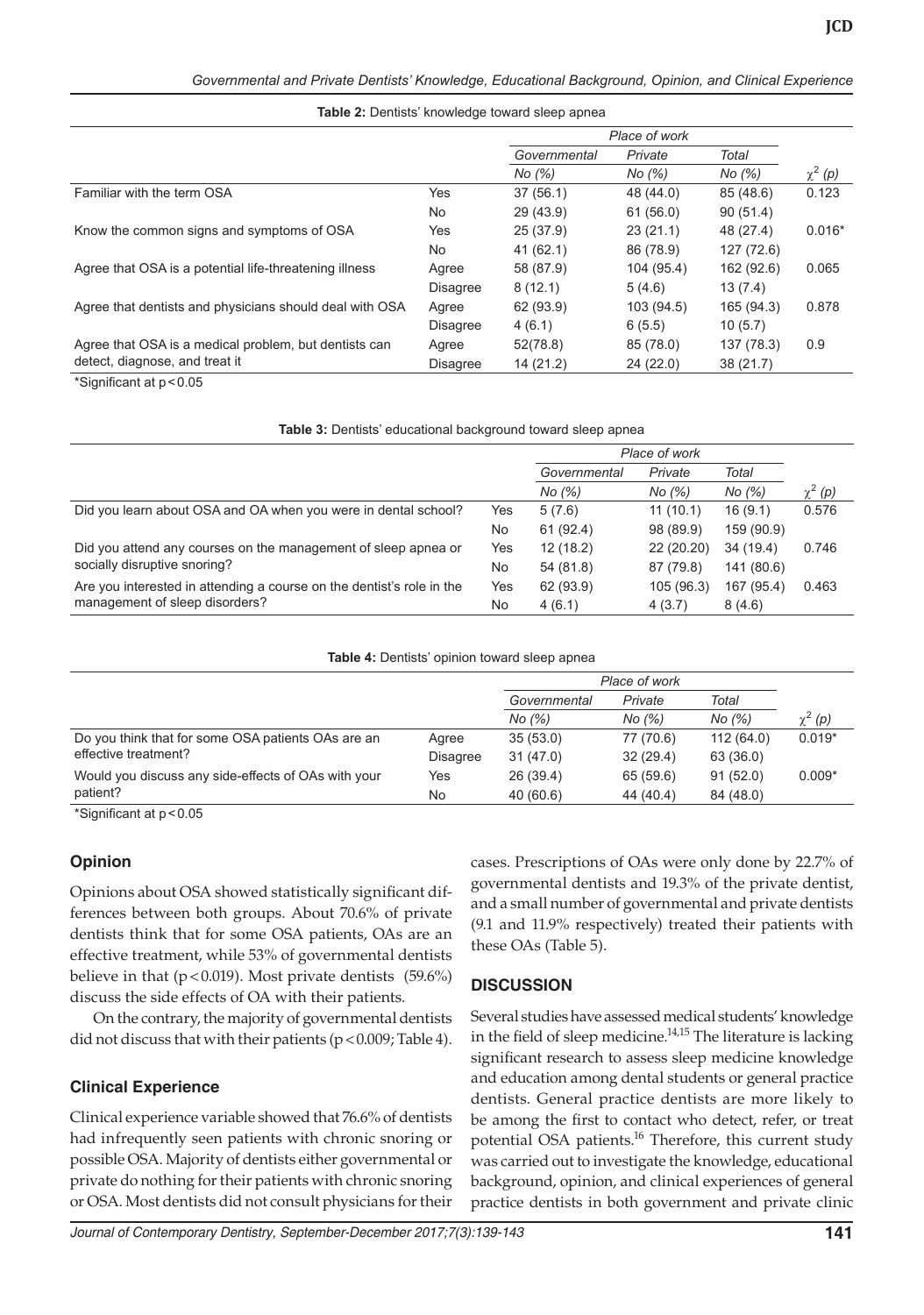|                                                                         |                          | Place of work |           |            |              |
|-------------------------------------------------------------------------|--------------------------|---------------|-----------|------------|--------------|
|                                                                         |                          | Governmental  | Private   | Total      |              |
|                                                                         |                          | No (%)        | No (%)    | No (%)     | $\chi^2$ (p) |
| See patients with chronic snoring or possible OSA                       | Frequently               | 10(15.2)      | 16 (14.7) | 26 (14.9)  | 0.182        |
|                                                                         | Infrequently             | 51 (77.3)     | 83 (76.1) | 134 (76.6) |              |
|                                                                         | Occasionally             | 4(6.1)        | 2(1.8)    | 6(3.4)     |              |
|                                                                         | <b>Never</b>             | 1(1.5)        | 8(7.3)    | 9(5.1)     |              |
| Treatment of patients with possible OSA or<br>chronic snoring           | Nothing                  | 30(45.5)      | 44 (40.4) | 74 (42.3)  | 0.813        |
|                                                                         | Lifestyle advice         | 12(18.2)      | 21(19.3)  | 33(18.9)   |              |
|                                                                         | OA.                      | 12(18.2)      | 26 (23.9) | 38(21.7)   |              |
|                                                                         | Referred to sleep clinic | 12(18.2)      | 18 (16.5) | 30(17.1)   |              |
| Consult with physicians for a suspected OSA<br>patient in your practice | Yes                      | 12(18.2)      | 14 (12.8) | 26 (14.9)  | 0.336        |
|                                                                         | No.                      | 54 (81.8)     | 95 (87.2) | 149 (85.1) |              |
| Patients being referred as OSA by physicians                            | Yes                      | 12(18.2)      | 14 (12.8) | 26 (14.9)  | 0.336        |
|                                                                         | <b>No</b>                | 54 (81.8)     | 95 (87.2) | 149 (85.1) |              |
| Prescribed OAs for OSA patients                                         | Yes                      | 15(22.7)      | 21 (19.3) | 36(20.6)   | 0.583        |
|                                                                         | <b>No</b>                | 51 (77.3)     | 88 (80.7) | 139 (79.4) |              |
| Provide patients with OAs                                               | Yes                      | 6(9.1)        | 13(11.9)  | 19 (10.9)  | 0.559        |
|                                                                         | No.                      | 60 (90.9)     | 96(88.1)  | 156 (89.1) |              |

**Table 5:** Dentists' clinical experience toward sleep apnea

toward OSA and OAs. The result showed that 48.6% of our governmental and private practicing dentists were familiar with the term OSA, and 59.0% of our governmental (37.9%) and private (21.1%) dentists were familiar with OSA signs and symptoms. This result also showed that governmental practicing dentists were more familiar with OSA signs and symptoms than private practicing dentists ( $p < 0.016$ ). This could be attributable to the nature of government dentists' place of work where they are surrounded by many medical specialties. Previous studies also reported similar data for different countries. For example, 75% of US dentists could recognize the definition of OSA but 58% of them did not know possible common signs and symptoms of OSA.<sup>9</sup> The lack of knowledge regarding sleep medicine among our general practice dentists in both government and private sector is the result of the limited time assigned for teaching sleep medicine in dental schools, as only 16 (9.1%) out of 175 dentists learned about OSA and OAs in dental school; 159 (90.9%) knew little or nothing about this issue.

Results of this study are consistent with other findings, which showed that dental school education and postgraduate training seem to fall off behind clinical developments in sleep medicine and sleep dentistry. For example, a survey of medical schools in the United States reported that fewer than 2 hours of the medical education curriculum was devoted to sleep and sleep disorders.<sup>17-19</sup> A more recent survey on sleep education in the Medical School curriculum in 12 countries in the Asia-Pacific region and North America reported that the overall time allocated to sleep education was less than 2.5 hours.<sup>15</sup> The mean number of hours devoted to sleep medicine in the majority of US dental hygiene program

only nine Middle East dental schools (23%) reported the inclusion of sleep medicine in their undergraduate curriculum compared with 75.5% of the US dental schools, with a total average hours dedicated to teaching sleep medicine in the corresponding dental schools was 1.2 hours.<sup>15</sup> This level of education at many dental schools is inadequate to prepare dentists for their potential role in patient education, screening, and management of sleeprelated breathing disorders as the early detection and management of patients with sleep disorders depends considerably on the knowledge and awareness of practicing dentist. In addition, 85.1% of our sample reported that they do not refer OSA patients to physicians, which indicates either poor communication in our medical and dental professional communities or the lack of knowledge among physicians about OAs as a more suitable or alternative treatment than medical therapy for some patients. The lack of knowledge among general practicing dentists in our sample helps explain the inability to detect OSA patients in their clinics. In consequence, 20.6% prescribed OA for OSA patients and 10.9% provide patients with OAs. A considerable number of studies have proved the effectiveness of OAs.<sup>21-23</sup> Unfortunately, because sleep medicine education in our sample dental schools is highly limited, it is likely that sleep disorders will be underrecognized and that patients with these disorders may be inaccurately diagnosed and may receive inappropriate treatment. It has been demonstrated that doctors who receive training in sleep disorders are more likely to recognize and treat sleep disorders.<sup>14</sup> In practice, dentists should consider more attention to two important

curricula was  $1.5$  hours.<sup>20</sup> Similarly, this phenomenon is seen more clearly in the Middle East dental schools, as